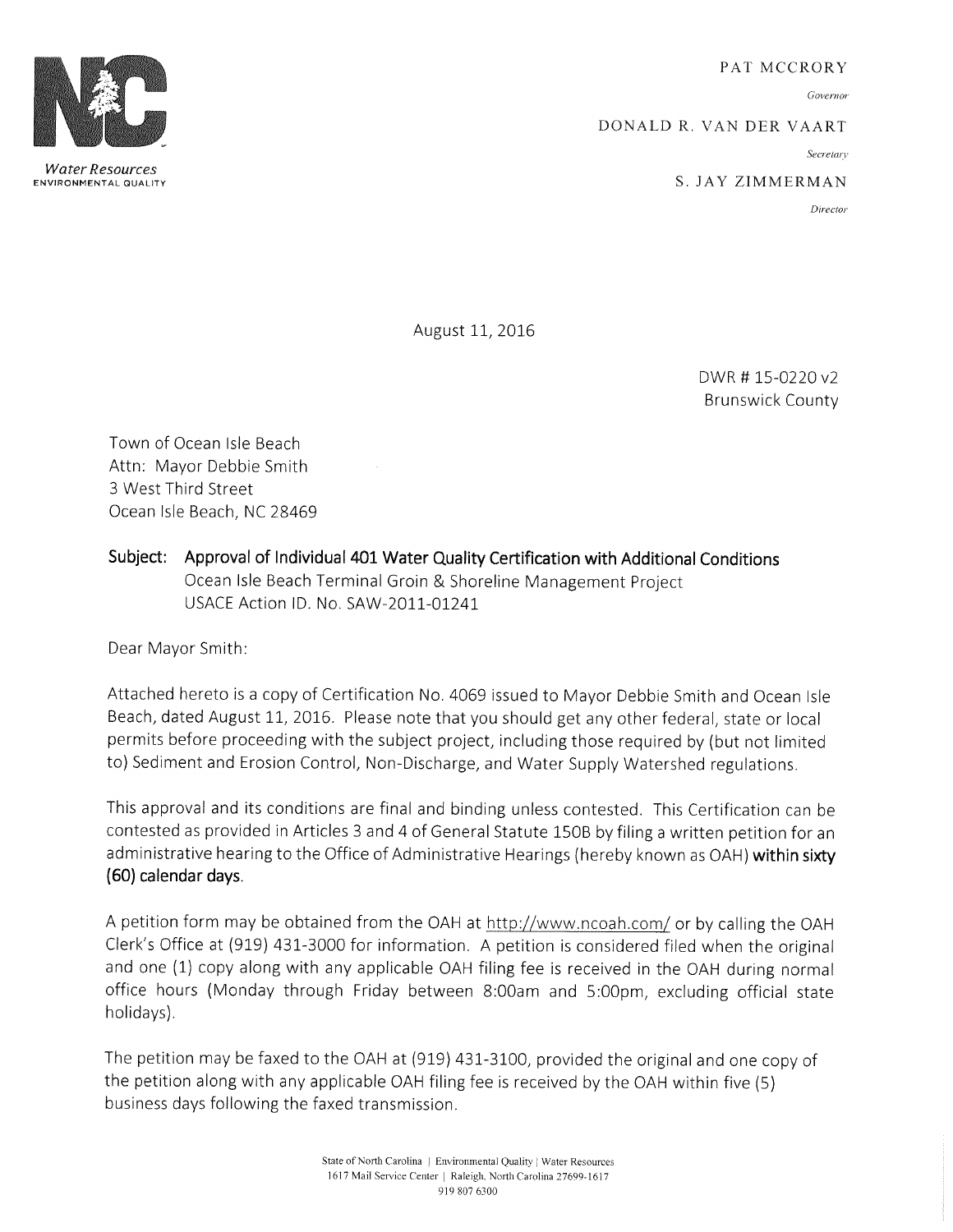Ocean Isle Beach DWR# 15-0220 v2 Individual Certification #4069 Page 2 of 8

Mailing address for the OAH:

If sending via US Postal Service: Office of Administrative Hearings 6714 Mail Service Center Raleigh, NC 27699-6714

If sending via delivery service (UPS, FedEx, etc): Office of Administrative Hearings 1711 New Hope Church Road Raleigh, NC 27609-6285

One ( 1) copy of the petition must also be served to Department of Environmental Quality:

Sam M. Hayes, General Counsel Department of Environmental Quality 1601 Mail Service Center Raleigh, NC 27699-1601

#### Unless such <sup>a</sup> petition is filed, this Certification shall be final and binding.

This certification completes the review of the Division under section 401 of the Clean Water Act and 15A NCAC 02H .0500. Please contact Chad Coburn at 910-796-7379 or chad.coburn@ncdenr.gov or Jennifer Burdette at 919-807-6364 or jennifer.burdette@ncdenr.gov if you have any questions or concerns.

Sincerely,

Karen Higgins, Supervisor 401 & Buffer Permitting Branch

cc: Brad Rosov, Coastal Planning & Engineering of NC, Inc., 4038 Masonboro Loop Road, Wilmington, NC 28409

Greg Finch, Coastal Planning & Engineering of NC, Inc., 4038 Masonboro Loop Road, Wilmington, NC 28409

Heather Coats, NC DEQ-DCM, 127 Cardinal Drive Extension, Wilmington, NC 28405 USACE Wilmington Regulatory Field Office

Todd Bowers, EPA, Sam Nunn Federal Center, 61 Forsyth Street SW, Atlanta, GA 30303 DWR WiRO 401 file

DWR 401 & Buffer Permitting Branch file

Filename: 150220v2OceanIsleBeachTerminalGroin(Brunswick) 401 IC.docx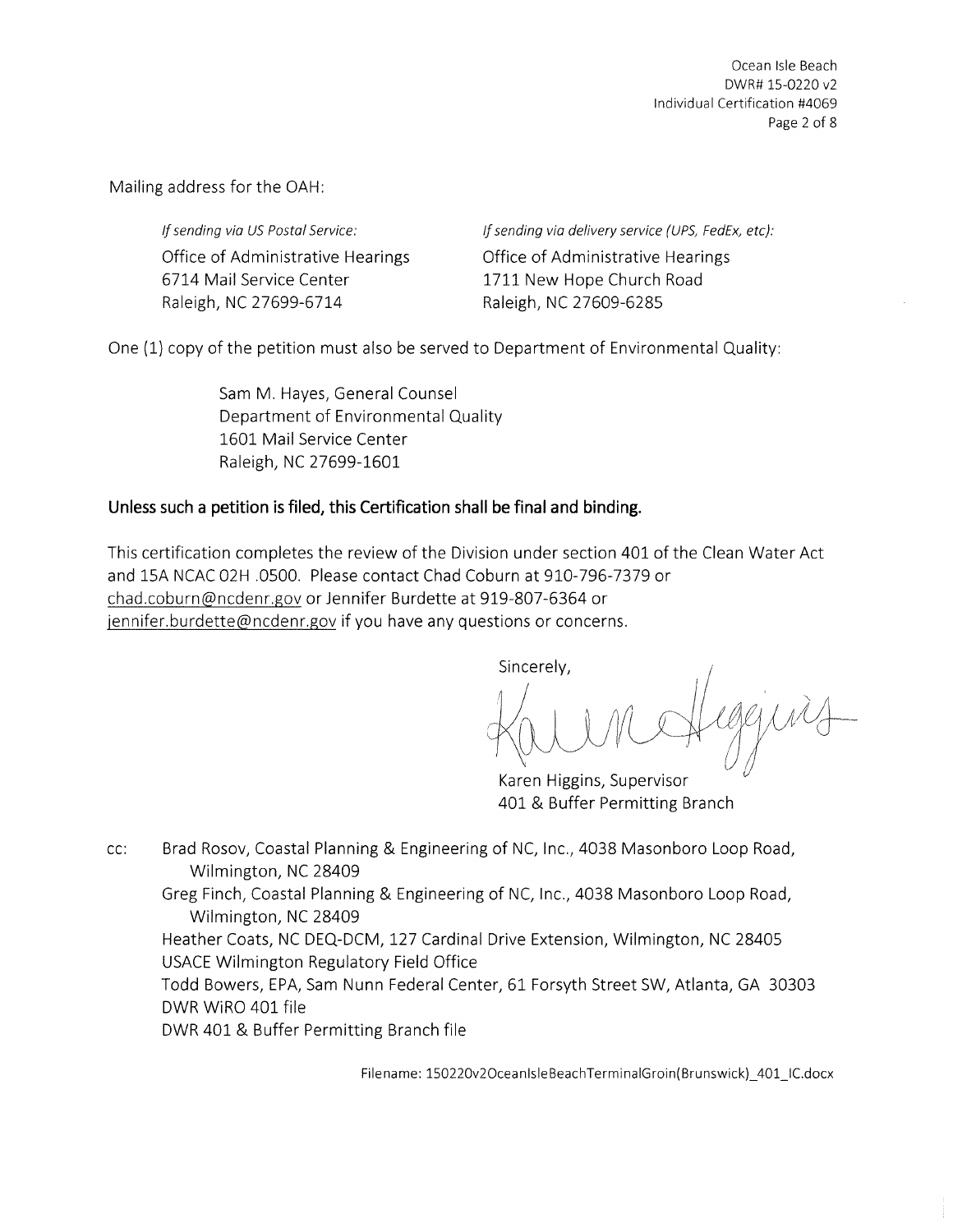Ocean Isle Beach DWR# 15- 0220 v2 Individual Certification #4069 Page <sup>3</sup> of 8

#### NORTH CAROLINA 401 WATER QUALITY CERTIFICATION

CERTIFICATION #4069 is issued in conformity with the requirements of Section 401, Public Laws 92-500 and 95-217 of the United States and subject to North Carolina's Regulations in 15 NCAC 02H . 0500, to Mayor Debbie Smith and Town of Ocean Isle Beach, who have authorization for the impacts listed below, as described within your application received by the N.C. Division of Water Resources ( Division) on July 12, 2016 and subsequent information on April 29, 2016 and by Public Notice issued by the U. S. Army Corps of Engineers and received by the Division on January 23, 2015.

The State of North Carolina certifies that this activity will not violate the applicable portions of Sections 301, 302, 303, 306, 307 of the Public Laws 92-500 and PL 95-217 if conducted in accordance with the application, the supporting documentation, and conditions hereinafter set forth.

This approval requires you to follow the conditions listed in the certification below.

#### Conditions of Certification:

1. Impacts Approved

The following impacts are hereby approved provided that all of the other specific and general conditions of the Certification are met. No other impacts are approved, including incidental impacts. [15A NCAC 02B .0506(b)]

| Type of Impact            | <b>Amount Approved (units)</b><br>Permanent             | <b>Amount Approved (units)</b><br>Temporary |
|---------------------------|---------------------------------------------------------|---------------------------------------------|
| Open Waters<br>(dredging) | 82.8 (acres)                                            | (acres)<br>$\Omega$                         |
| Open Waters (fill)        | 0.63 (acres) terminal groin<br>12.3 (acres) sand fillet | 0.43 (acres) trestle<br>construction        |

2. The turbidity standard of 25 NTUs ( Nephelometric Turbidity Units) shall not be exceeded as described in 15 A NCAC 02B . 0200. Appropriate sediment and erosion control practices must be used to meet this standard.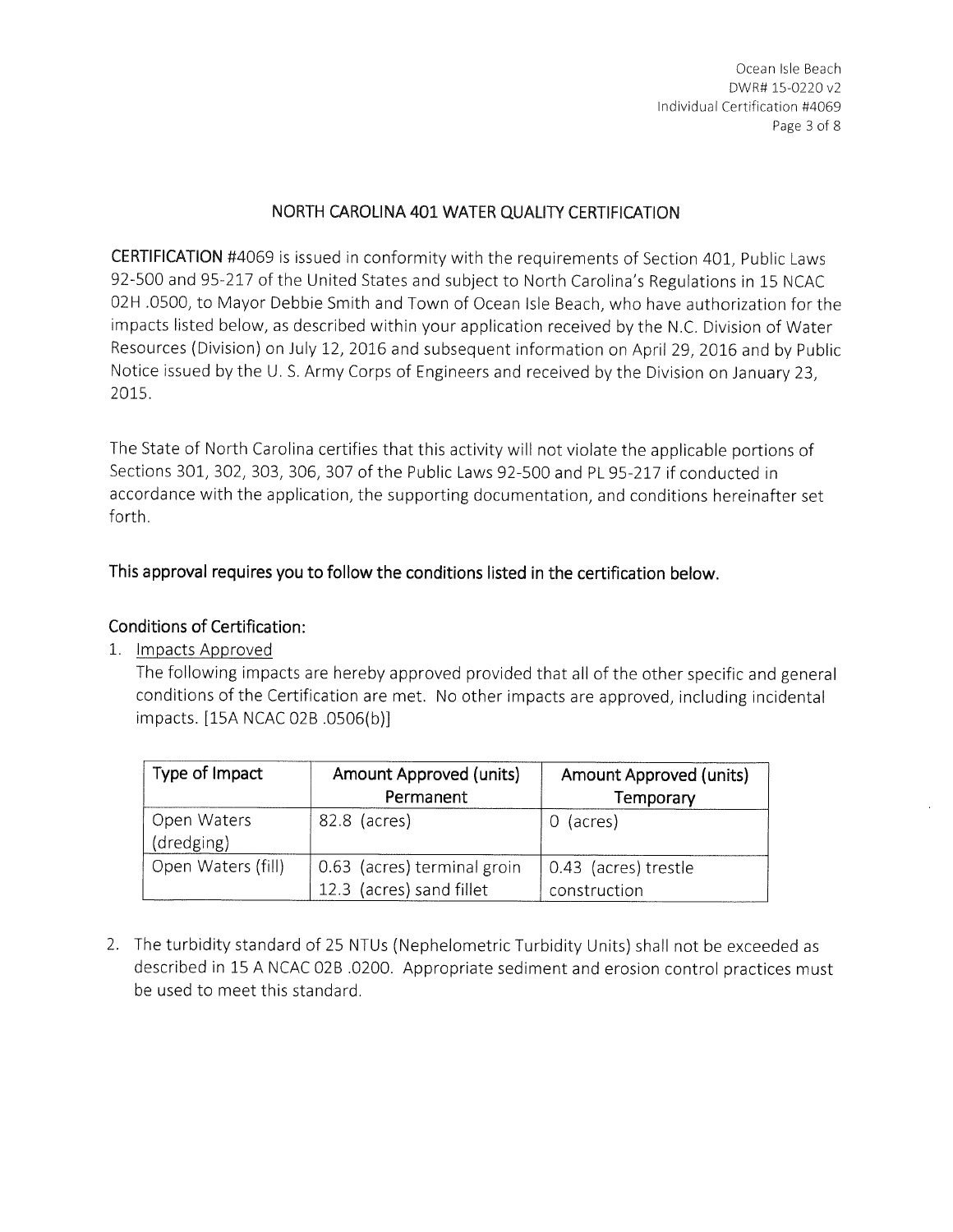3. All mechanized equipment operated near surface waters or wetlands will be regularly inspected and maintained to prevent contamination of waters and wetlands from fuels, lubricants, hydraulic fluids or other potential toxic chemicals. In the event of <sup>a</sup> hydrocarbon or chemical spill, the permitee/ contractor shall immediately contact the Division of Water Resources, between the hours of 8 am to <sup>5</sup> pm at the Wilmington Regional Office at 910- 796- 7215 and after hours and on weekends call ( 800) 858- 0368. Management of such spills shall comply with provisions of the North Carolina Oil Pollution and Hazardous Substances Control Act. [15A NCAC 02H .0506 (b)(3) and (c)(3), 15A NCAC 02B .0200 (3)(f), and GS 143 Article 21A]

# 4. Construction Moratoriums and Coordination

If activities must occur during periods of high biological activity (i.e. sea turtle nesting, fish spawning, or bird nesting), then biological monitoring may be required at the request of other state or federal agencies and coordinated with these activities.

All moratoriums on construction activities established by the NC Wildlife Resources Commission ( WRC), US Fish and Wildlife Service ( USFWS), NC Division of Marine Fisheries DMF), or National Marine Fisheries Service ( NMFS) to lessen impacts on trout, anadromous fish, larval/post-larval fishes and crustaceans, or other aquatic species of concern shall be implemented. Exceptions to this condition require written approval by the resource agency responsible for the given moratorium.

Work within identified state or federal endangered or threatened species habitat shall be coordinated with the appropriate WRC, USFWS, NMFS, and/or DMF personnel.

5. No waste, spoil, solids, or fill of any kind shall occur in wetlands, waters, or riparian areas beyond the footprint of the impacts depicted in the Pre -Construction Notification for this project. All construction activities, including the design, installation, operation, and maintenance of sediment and erosion control Best Management Practices shall be performed so that no violations of state water quality standards, statutes, or rules occur. Approved plans and specifications for this project are incorporated by reference and are enforceable parts of this permit. [15A NCAC 02H . 0501 and . 0502]

# 6. Sediment and Erosion Control

Erosion and sediment control practices must be in full compliance with all specifications governing the proper design, installation and operation and maintenance of such Best Management Practices and if applicable, comply with the specific conditions and requirements of the NPDES Construction Stormwater Permit issued to the site: [ 15A NCAC 02H  $.0506(b)(3)$  and  $(c)(3)$ ]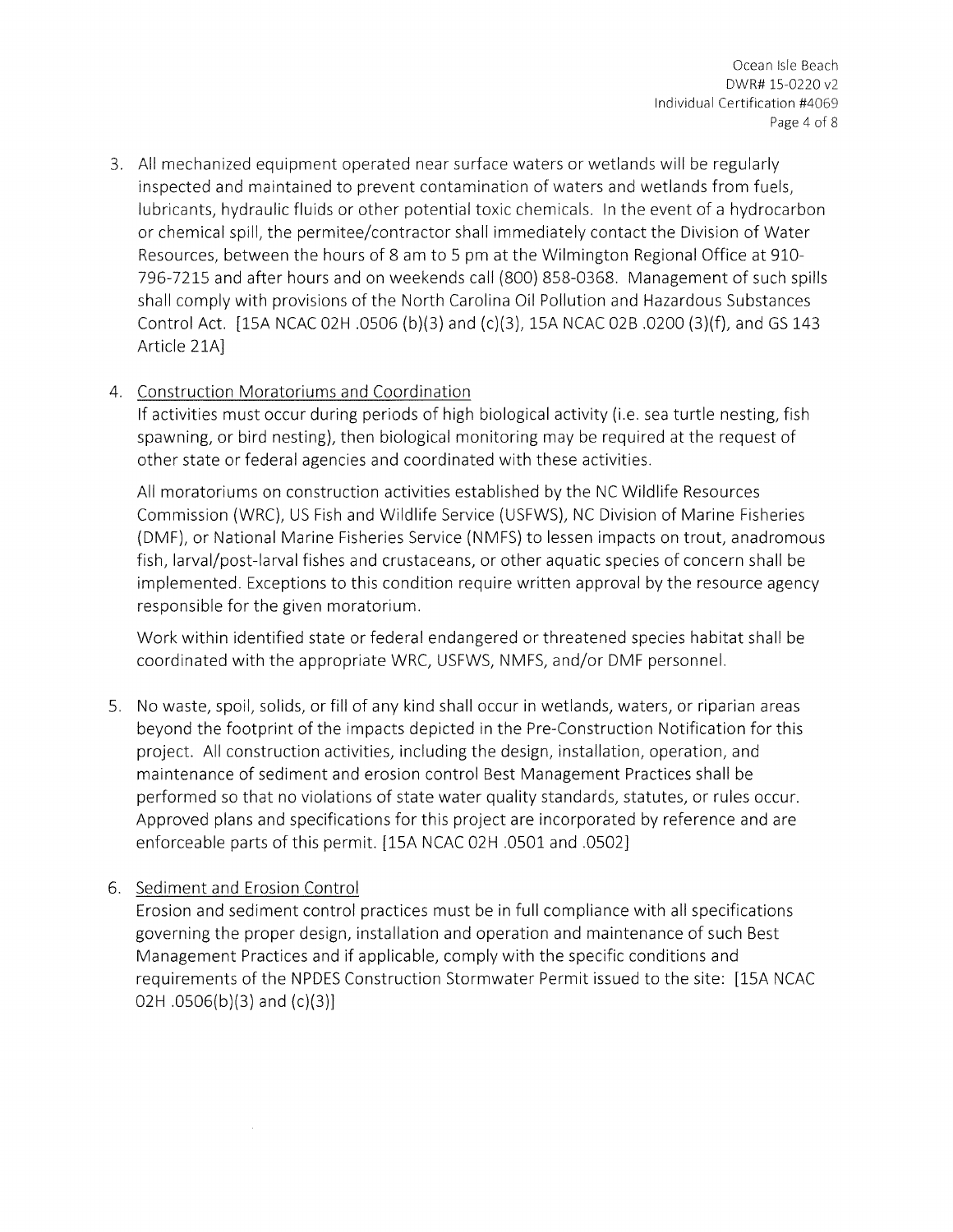- Design, installation, operation, and maintenance of the sediment and erosion control measures must be such that they equal or exceed the requirements specified in the most recent version of the North Carolina Sediment and Erosion Control Manual. The devices shall be maintained on all construction sites, borrow sites, and waste pile spoil) projects, including contractor -owned or leased borrow pits associated with the project.
- b. For borrow pit sites, the erosion and sediment control measures must be designed, installed, operated, and maintained in accordance with the most recent version of the North Carolina Surface Mining Manual.
- Reclamation measures and implementation must comply with the reclamation in accordance with the requirements of the Sedimentation Pollution Control Act and the Mining Act of 1971.
- d. Sufficient materials required for stabilization and/or repair of erosion control measures and stormwater routing and treatment shall be on site at all times.
- e. For PNA, SA, WS-I, WI-II, HQW, ORW waters. The sediment and erosion control designs must comply with the requirements set forth in 15A NCAC 04B .0124 Design Standards in Sensitive Watersheds.
- 7. Sediment and erosion control measures shall not be placed in wetlands or waters. Exceptions to this condition require application submittal to and written approval by the Division. If placement of sediment and erosion control devices in wetlands and waters is unavoidable, then design and placement of temporary erosion control measures shall not be conducted in <sup>a</sup> manner that may result in dis- equilibrium of wetlands, stream beds, or banks, adjacent to or upstream and downstream of the above structures. All sediment and erosion control devices shall be removed and the natural grade restored within two (2) months of the date that the Division of Energy, Mineral and Land Resources ( DEMLR) or locally delegated program has released the specific area within the project. [ 15A NCAC 02H . 0501 and .0502]
- 8. Construction Stormwater Permit NCGO10000

An NPDES Construction Stormwater Permit is required for construction projects that disturb one (1) or more acres of land. This Permit allows stormwater to be discharged during land disturbing construction activities as stipulated in the conditions of the permit. If your project is covered by this permit, full compliance with permit conditions including the erosion & sedimentation control plan, inspections and maintenance, self-monitoring, record keeping and reporting requirements is required. A copy of the general permit (NCG010000), inspection log sheets, and other information may be found at:

http://portal.ncdenr.org/web/wq/ws/su/npdessw#tab-w. [15A NCAC 02H .0506(b)(5) and  $(c)(5)]$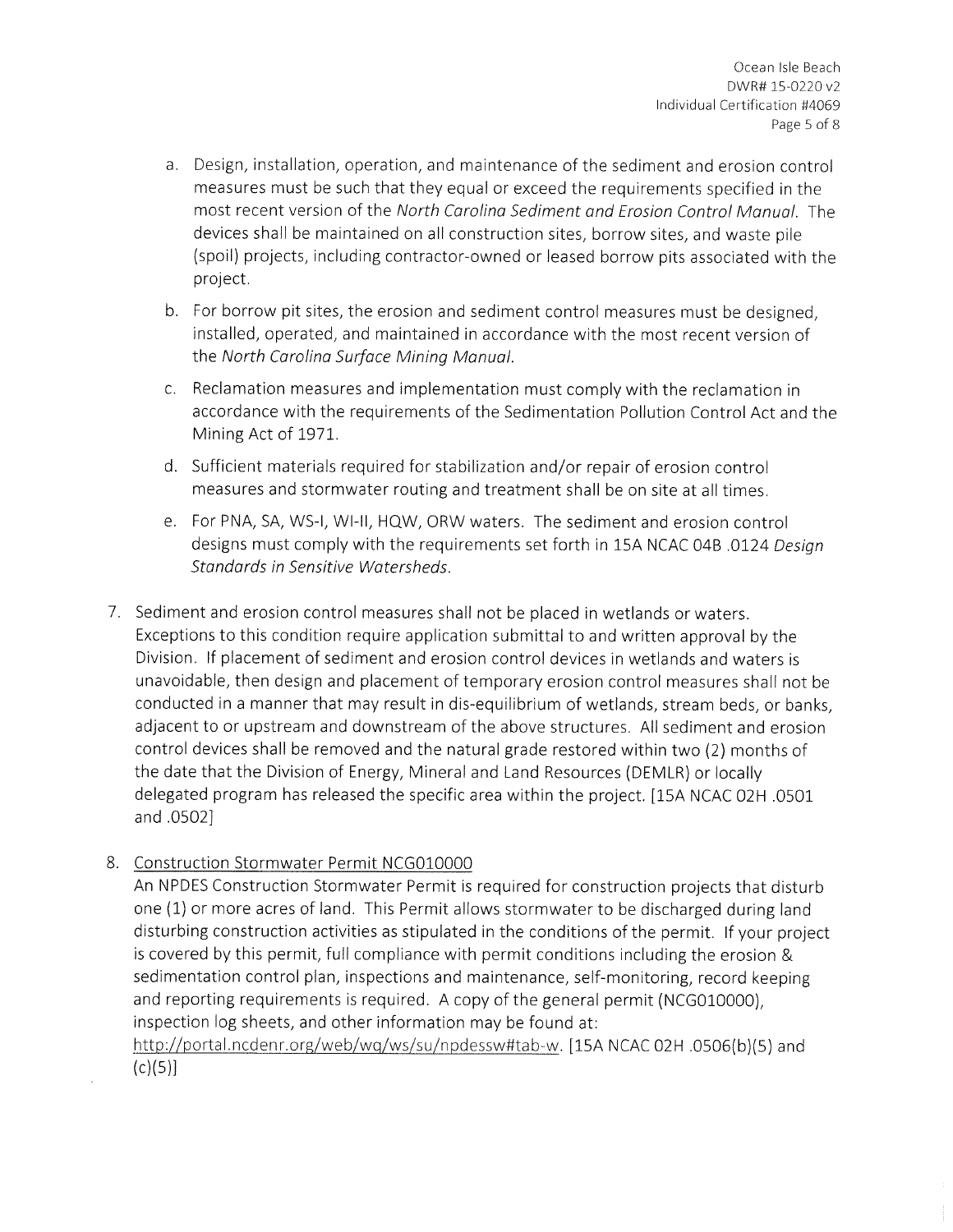Ocean Isle Beach DWR# 15-0220 v2 Individual Certification #4069 Page 6 of 8

9. Work in the Dry

All work in or adjacent to stream waters shall be conducted so that the flowing stream does not come in contact with the disturbed area. Approved best management practices from the most current version of the NC Sediment and Erosion Control Manual, or the NC DOT Construction and Maintenance Activities Manual, such as sandbags, rock berms, cofferdams, and other diversion structures shall be used to minimize excavation in flowing water. [15A NCAC 02H  $.0506(b)(3)$  and  $(c)(3)$ ]

- 10. If concrete is used during the construction, then all necessary measures shall be taken to prevent direct contact between uncured or curing concrete and waters of the state. Water that inadvertently contacts uncured concrete shall not be discharged to waters of the state due to the potential for elevated pH and possible aquatic life/ fish kills. [ 15A NCAC 02B .0200]
- 11. All temporary fill and culverts shall be removed and the impacted area returned to natural conditions, within 60 days of the determination that the temporary impact is no longer necessary. The impacted areas shall be restored to original grade, including each stream's original cross sectional dimensions, plan form pattern, and longitudinal bed and bed profile, and the various sites shall be stabilized with natural woody vegetation (except approved maintenance areas) and restored to prevent erosion. [15A NCAC 02H .0506(b)(2) and  $(c)(2)$
- 12. All temporary pipes/culverts/riprap pads etc, shall be installed in all streams as outlined in the most recent edition of the North Carolina Sediment and Erosion Control Planning and Design Manual so as not to restrict stream flow or cause dis-equilibrium. [15A NCAC 02H .0506(b)(2) and  $(c)(2)$ ]
- 13. Any riprap required for proper culvert placement, stream stabilization, or restoration of temporarily disturbed areas shall be restricted to the area directly impacted by the approved construction activity. All riprap shall be buried and/or "keyed in" such that the original stream elevation and streambank contours are restored and maintained. Placement of riprap or other approved materials shall not result in de -stabilization of the stream bed or banks upstream or downstream of the area.  $[15A NCAC 02H .0506(b)(2)]$
- 14. Any riprap used for stream stabilization shall be of <sup>a</sup> size and density to prevent movement by wave action, current action, or stream flows and consist of clean rock or masonry material free of debris or toxic pollutants. Riprap shall not be installed in the streambed except in specific areas required for velocity control and to ensure integrity of bank stabilization measures. [ 15A  $NCAC 02H .0506(b)(2)$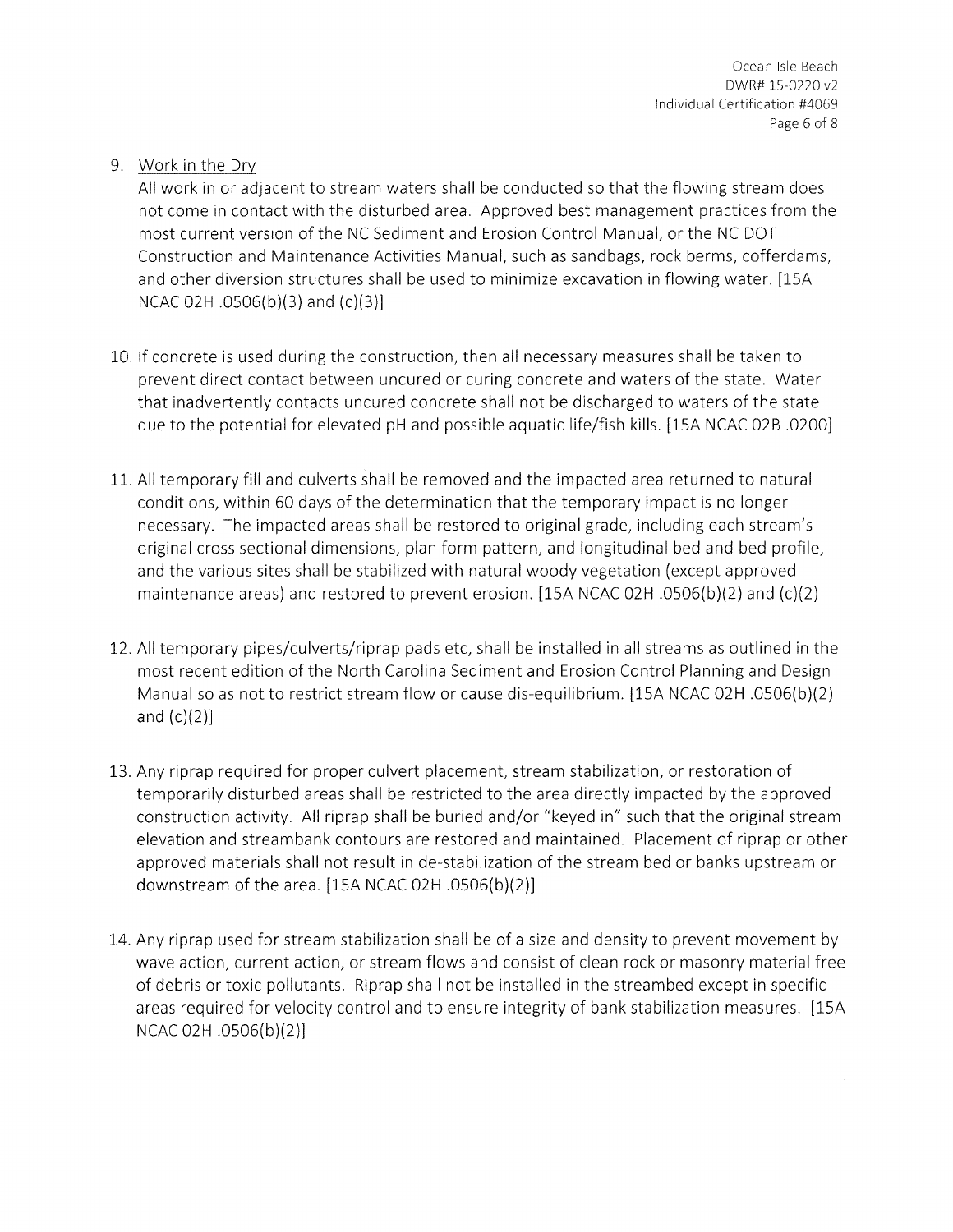- 15. A one-time application of fertilizer to re- establish vegetation is allowed in disturbed areas including riparian buffers, but is restricted to no closer than 10 feet from top of bank of streams. Any fertilizer application must comply with all other Federal, State and Local regulations. [ 15A NCAC 02B . 0231]
- 16. This Certification does not relieve the applicant of the responsibility to obtain all other required Federal, State, or Local approvals.

# 17. Continuing Compliance

Mayor Debbie Smith and Town of Ocean Isle Beach shall conduct construction activities in <sup>a</sup> manner consistent with State water quality standards ( including any requirements resulting from compliance with section 303(d) of the Clean Water Act) and any other appropriate requirements of State and Federal law. If the Division determines that such standards or laws are not being met (including the failure to sustain <sup>a</sup> designated or achieved use) or that State or federal law is being violated, or that further conditions are necessary to assure compliance, the Division may reevaluate and modify this Certification. Before modifying the Certification, the Division shall notify Mayor Debbie Smith and Town of Ocean Isle Beach and the U.S. Army Corps of Engineers, provide public notice in accordance with 15A NCAC 02H . 0503 and provide opportunity for public hearing in accordance with 15A NCAC 02H . 0504. Any new or revised conditions shall be provided to Mayor Debbie Smith and Town of Ocean Isle Beach in writing, shall be provided to the U.S. Army Corps of Engineers for reference in any Permit issued pursuant to Section 404 of the Clean Water Act, and shall also become conditions of the 404 Permit for the project.

- 18. This approval is for the purpose and design described in your application and as described in the Public Notice. The plans and specifications for this project are incorporated by reference and are an enforceable part of the Certification. If you change your project, you must notify the Division and you may be required to submit <sup>a</sup> new application package with the appropriate fee. If the property is sold, the new owner must be given <sup>a</sup> copy of this Certification and is responsible for complying with all conditions. Any new owner must notify the Division and request the Certification be issued in their name. [ 15A NCAC 02H . 0501 and 0502]
- 19. The applicant and/or authorized agent shall provide a completed Certificate of Completion Form to the DWR 401 & Buffer Permitting Branch within ten days of project completion (available at: http://portal.ncdenr.org/web/wq/swp/ws/401/certsandpermits/apply/forms). 15A NCAC 02H . 0502(f)]
- 20. This certification grants permission to the director, an authorized representative of the Director, or DEQ staff, upon the presentation of proper credentials, to enter the property during normal business hours. [15A NCAC 02H .0502(e)]